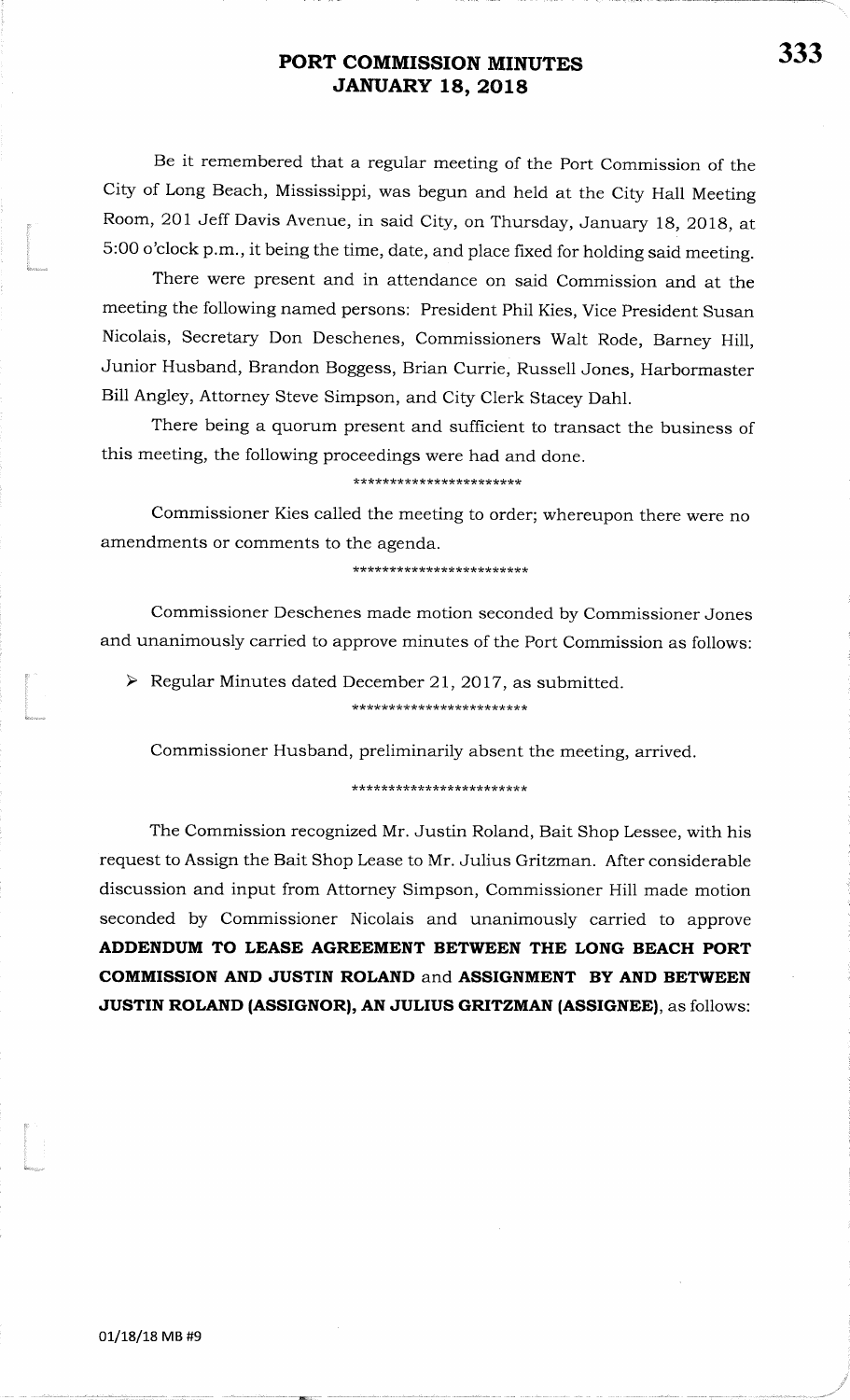#### ADDENDUM TO LEASE AGREEMENT BETWEEN THE LONG BEACH PORT COMMISSION AND JUSTIN ROLAND

CAME BEFORE the Long Beach Port Commission (hereinafter referred to as "Lessor") at its regular meeting on January 18, 2018, the request of Justin Roland (hereinafter referred to as "Lessee") to amend the Lease Agreement dated September 29, 2014 currently in effect to allow Lessee to assign his leasehold rights and obligations, as more fully set forth in the Lease, and the Commission, a quorum having been established pursuant to Section l9 of the Lease Agreement, upon a proper motion and second, discussed the request for amendment to thc Lease Agreement and upon a vote determined to amend Section Five of the Lease Agreement as follows:

Section Five of the Lease is deleted and substituted as set forth

below:

#### **SECTION FIVE SUBLETTING**

LESSEE shall have the right to assign this Lease Agreement only upon written application to the Long Beach Port Commission who shall place the request upon the agenda at the next regular meeting following the requcst and upon proper motion and vote, record its consent or denial of the assignment request.

All other terms and conditions, rights and obligations of the parties contained within the Lease Agreement remain in full force and effect.

This modification shall be executed by the Lessor and Lessee and attached to the

01/18/18 MB #9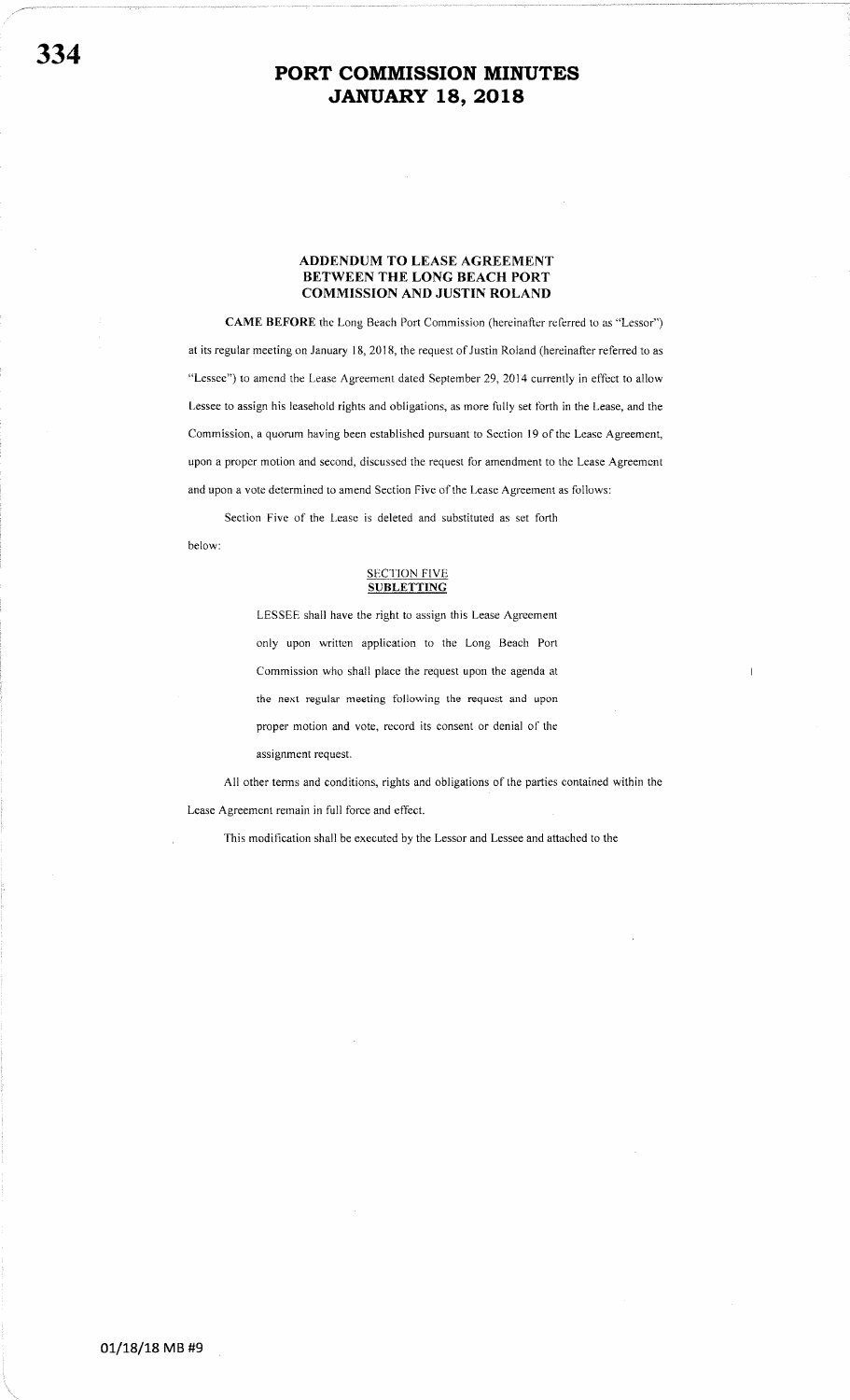$\sim$ 

# Lease Agreement as if fully incorporated therein<br>
Lessor: LONG BEACH PORT COMMISSION

Phil Kies, President

Date of Execution:

Lessee: JUSTIN ROLAND

Date of Execution:

## CITY OF LONG BEACH

By:

t<br>1980<br>Manazarta

t<br>Linda<br>Kanada

ti<br>|-<br>|Program

George Bass, Mayor

Date of Execution:

 $2$  of  $2$ 

#### Addendum to Lease Agreemen

335

 $\overline{1}$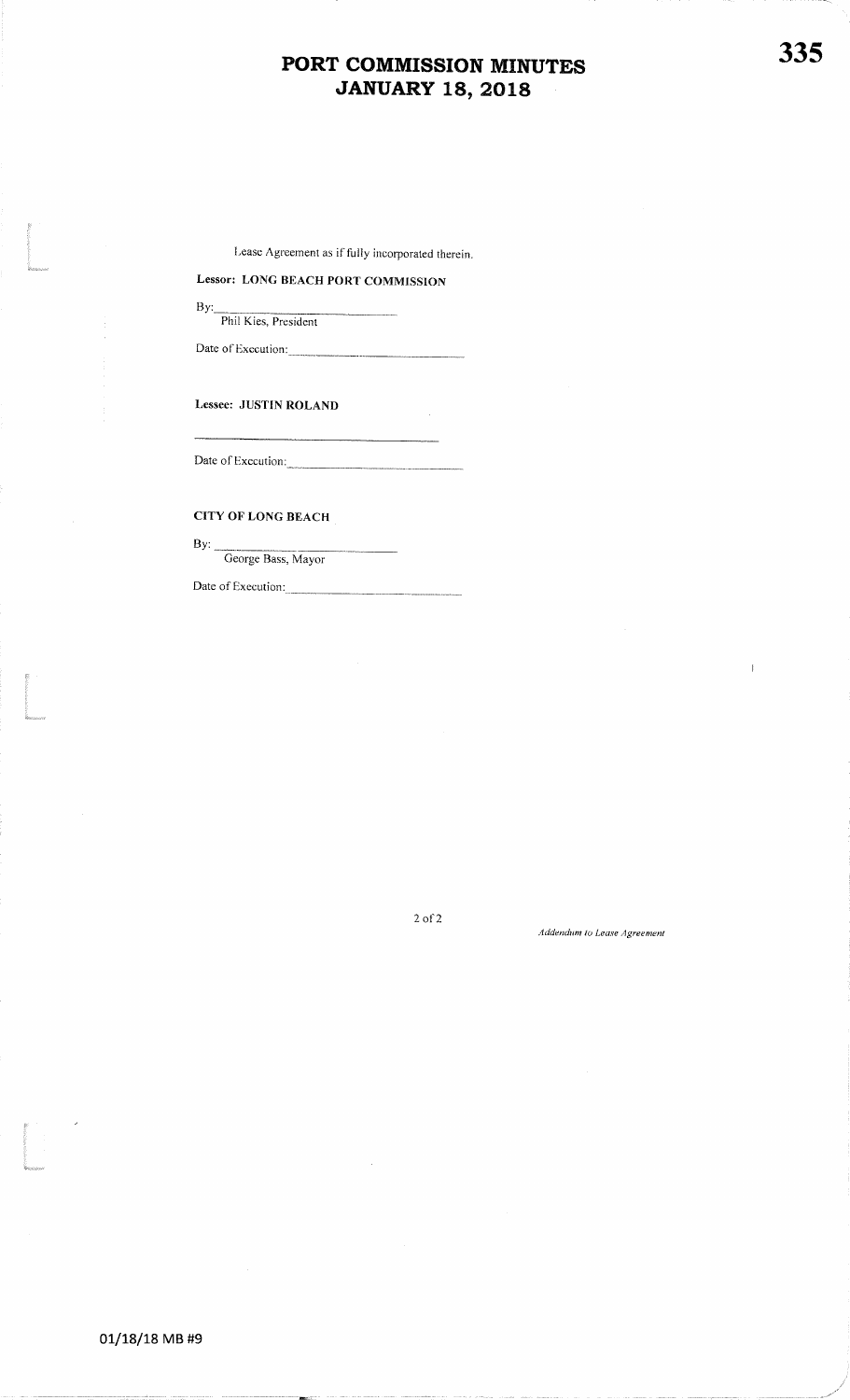#### Assignment

Justin Roland of 4500 Washington Avenue, Gulfport, Mississippi, 39507 (the "Assignor") assigns the entirety of the Assignor's contractual rights and obligations under the contract dated September 29,2O14 for lease for the purpose of operating a marine related business consisting of fishing supplies and fuel sales with Long Beach Port Commission of PO Box 929, Long Beach, Mississippi, 39560, which is attached hereto as Schedule "A", to Julius Gritzman of 3061 Red Bud Drive, Kiln, Mississippi, 39556 (the "Assignee"),

In consideration thereof, the Assignor acknowledges receipt of valuable consideration in an amount to be negotiated from the Assignee.

The Assignor warrants and covenants the following with regard to the contractual rights which the Assignor has assigned:

l. that they are still owing to the Assignor over and above all claims for set-off or otherwise;

- 2. that the Assignor has the right to assign the contract;
- 3. that the Assignor will not, after this Assignment takes effect, receive and accept the assigned contractual rights;
- 4. that the Assignor will not do any act which may prevent or hinder the Assignee from enforcing the assigned contractual rights; and
- 5. that the Assignor has not done or knowingly permitted any act, deed or thing by which the contractual rights can be impeached or affected in any manner.

The Assignor directs Long Beach Port Commission to complete the contractual obligations, which would otherwise be owed to the Assignor but which have been transferred as indicated herein, with tbe Assignee.

It is agreed that this Assignment will enure to the benefit of and be binding upon the parties to this Assignment, their heirs, executors, administrators, successors and assigns, respectively.

This Agreement will be construed in accordance with and governed by the laws of the State of Mississippi.

Page 1 of 2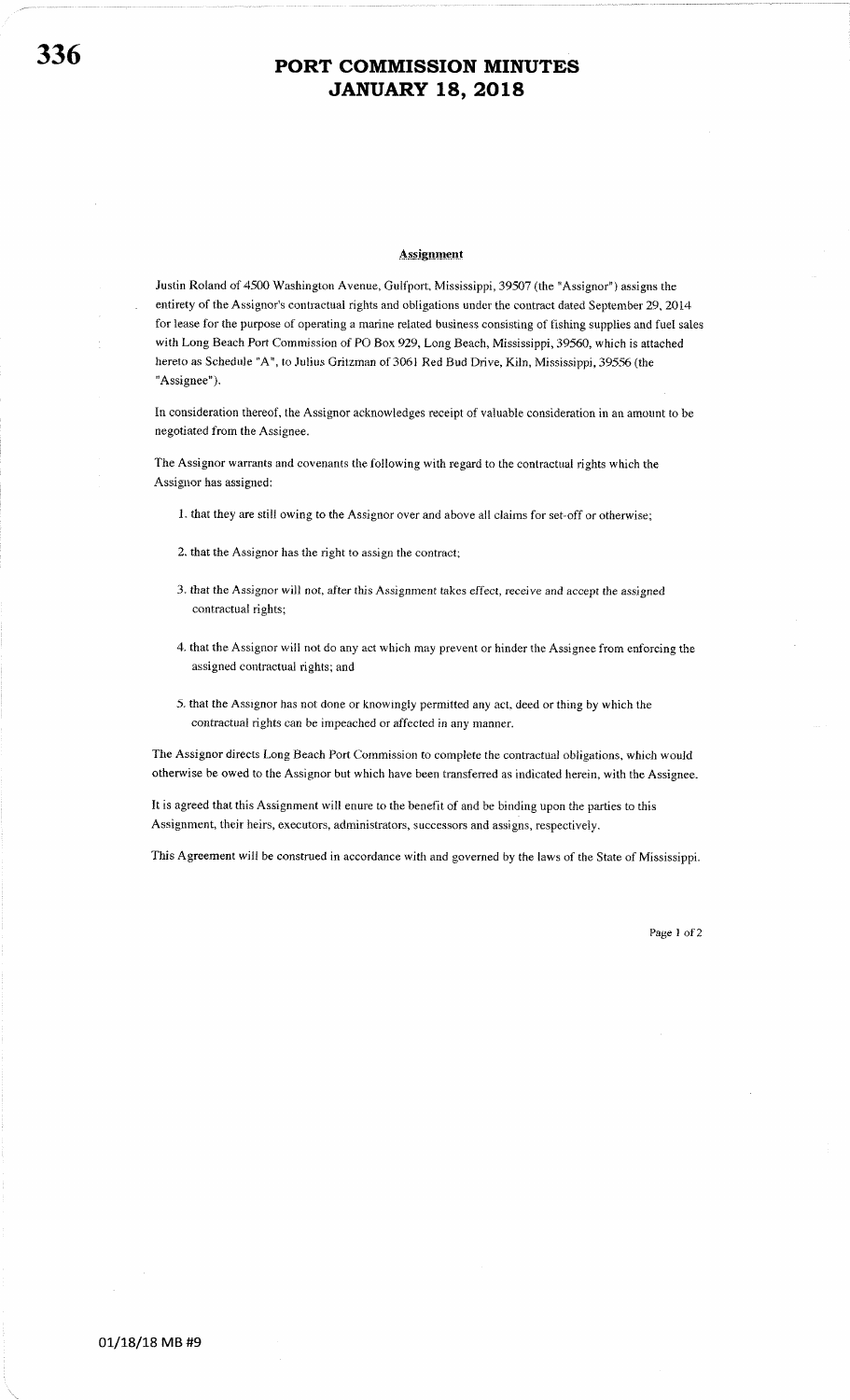| SIGNED, SEALED, AND DELIVERED                                                                                           |                  |
|-------------------------------------------------------------------------------------------------------------------------|------------------|
| this 19th day of January, 2018 in the presence of:                                                                      |                  |
| ID # 4842<br>STACEY DAHL<br>A NOTARY PUBLIC IN AND FOR<br>ommission Expires<br>the State of Mississippi<br>Dec. 5, 2019 | Justin Roland    |
| SIGNED, SEALED, AND DELIVERED                                                                                           |                  |
| this 19th day of January, 2018 in the presence of:                                                                      |                  |
| ID # 4842                                                                                                               |                  |
| stacey dahl<br>A NOTARY PUBLIC IN AND FOR                                                                               | ∕Julius Gritzman |
| Commission Expires<br>the State of Mississippi<br>0ec. 5. 201                                                           |                  |
|                                                                                                                         |                  |

Page 2 of 2

İ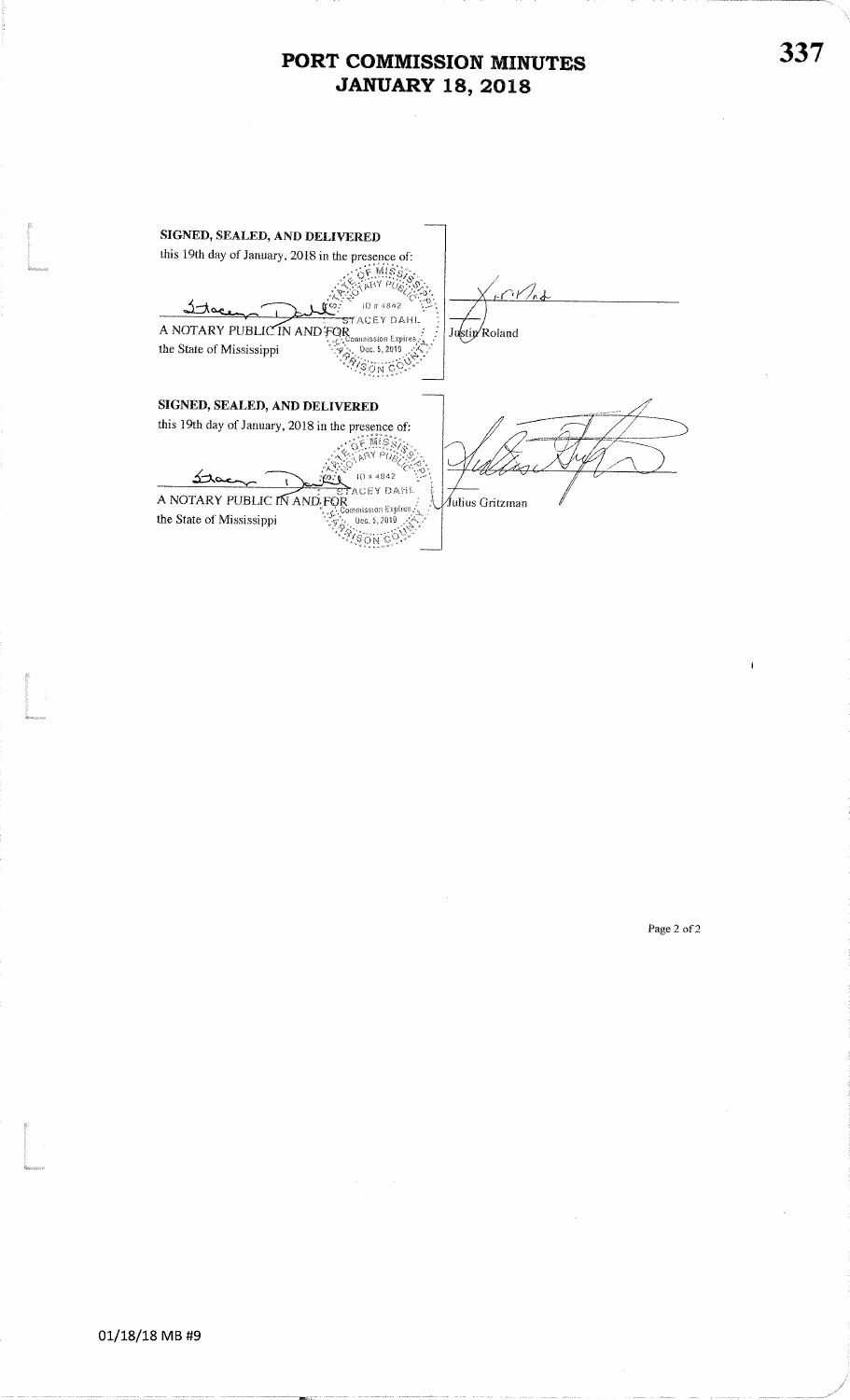The Commission recognized Harbormaster Bill Angley for his report, as follows:

#### Harbor Master Report

#### January 18, 2018

- David Ball, Griff Skellie and Myself have started a damage estimate list for Hurricane Nate. Since the low tides from weather myself and David Ball did a walk through to look at structure and sub structure
- Jim Simpson is drafting new berthing agreement to include protocol for storms and evacuations along with an Ordinance
- . JLB property has safety issues 2 holes in ground I have cones on and dumpster has been picked up and enclosure needs to be repaired
- Already quoting repairs for damages
- Quoting for diver to inspect every slip to include boat launch and transient pier
- $\bullet$  We are 2 boat slips above 35' from having a waiting list
- . Waiting for thaw out to see what repairs we will need
- Doors are rusting on the frames to point the doors can not be secured quoting repairs since the frames are metal and a replacement is 1500 or more
- Working with lawyer to proceed further with removal of derelict vessels.
- Live Aboard (Welch, Smith, Lundin, Dawson, James, Mc Donald)
- $\bullet$  October 148 of 218
- November 151 of 218
- December 158 of 218
- January 157 of 218

\*\*

There was no action required or taken regarding the aforesaid Harbormaster's report.

#### \*\*\*\*\*\*\* \* \*\* \*\*\*\*\*\*\*\*\*\*\*\*\*\*\*\*\*\*\*\*

There being no further business to come before the Port Commission at this time, Commissioner Deschenes made motion seconded by Commissioner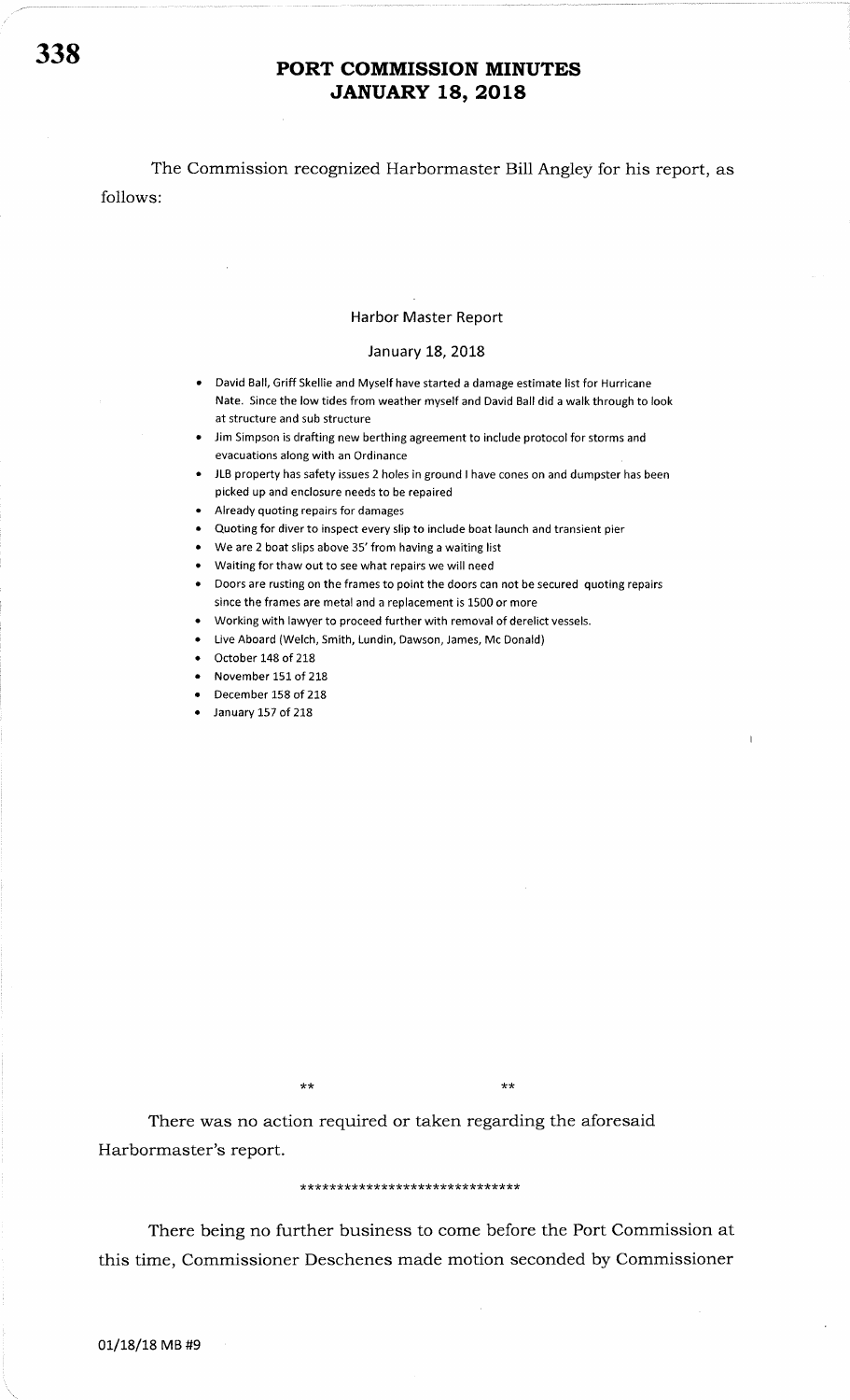Boggess and unanimously carried to adjourn until the next regular meeting indue course

\*\* \* \* \* \*\* \*\*\*\* \* \* \* \* \*

APPROVED:

PHIL KIES, PRESIDENT

DATE

ATTEST:

t<br>Educaciones

STACEY DAHL, CITY CLERK

t<br>1980 - Johann Barnett, Amerikaansk konge<br>1980 - Johann Barnett, Amerikaansk konge<br>1980 - Johann Barnett, Amerikaansk konge